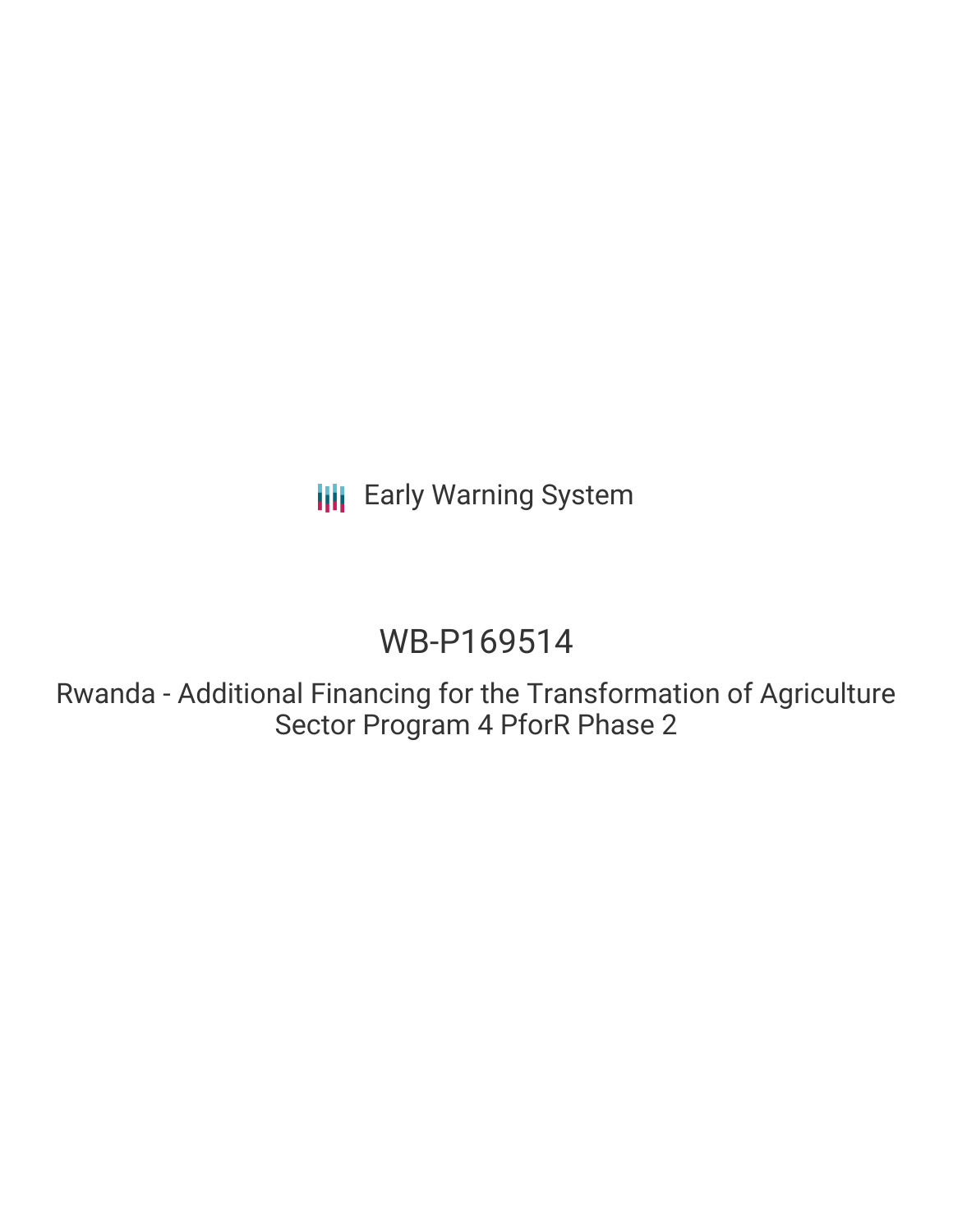

## Early Warning System

Rwanda - Additional Financing for the Transformation of Agriculture Sector Program 4 PforR Phase 2

### **Quick Facts**

| <b>Countries</b>              | Rwanda                   |
|-------------------------------|--------------------------|
| <b>Financial Institutions</b> | World Bank (WB)          |
| <b>Status</b>                 | Proposed                 |
| <b>Bank Risk Rating</b>       |                          |
| <b>Borrower</b>               | Government of Rwanda     |
| <b>Sectors</b>                | Agriculture and Forestry |
| <b>Project Cost (USD)</b>     | \$3,775.00 million       |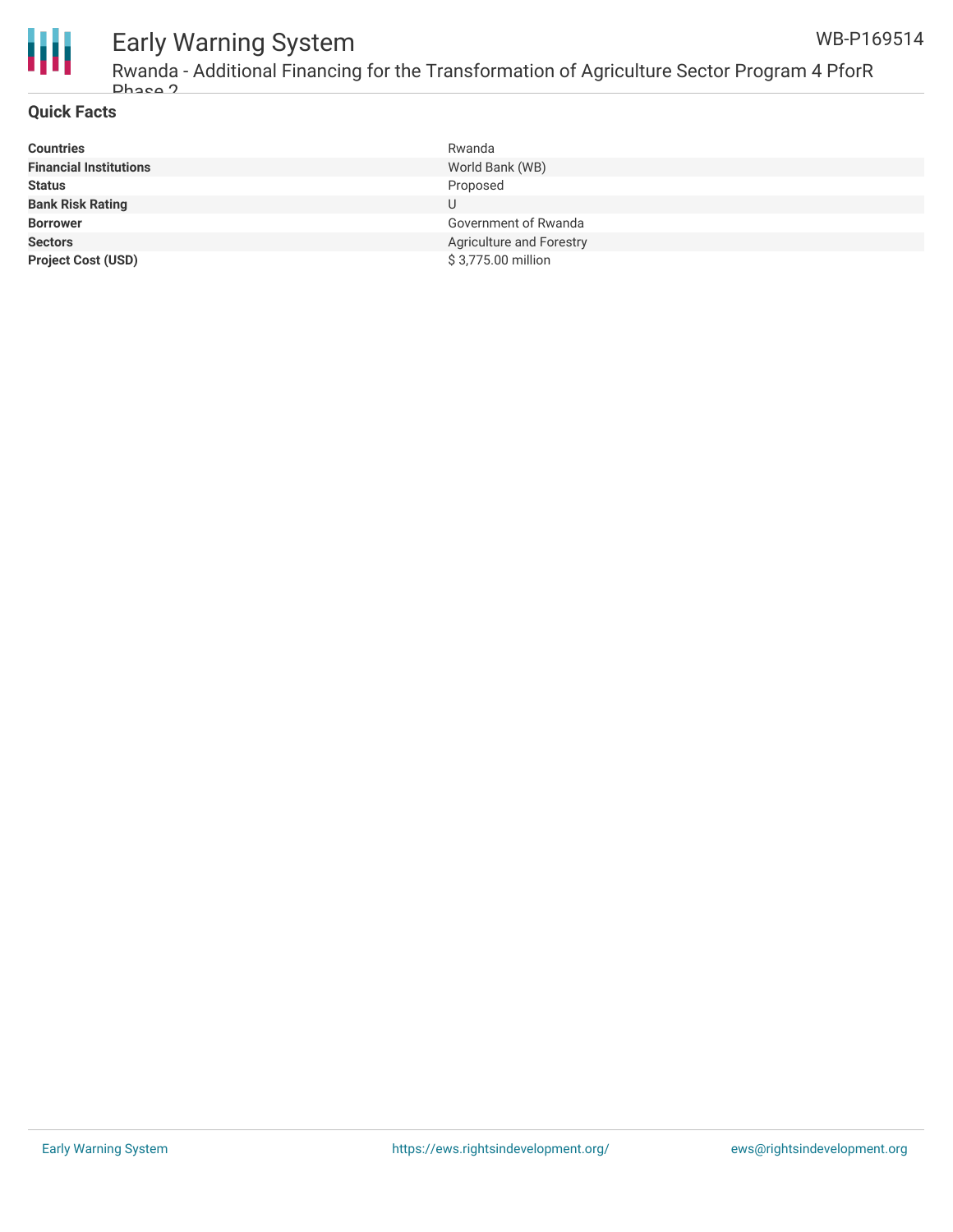

### **Project Description**

No project information available at the time of disclosure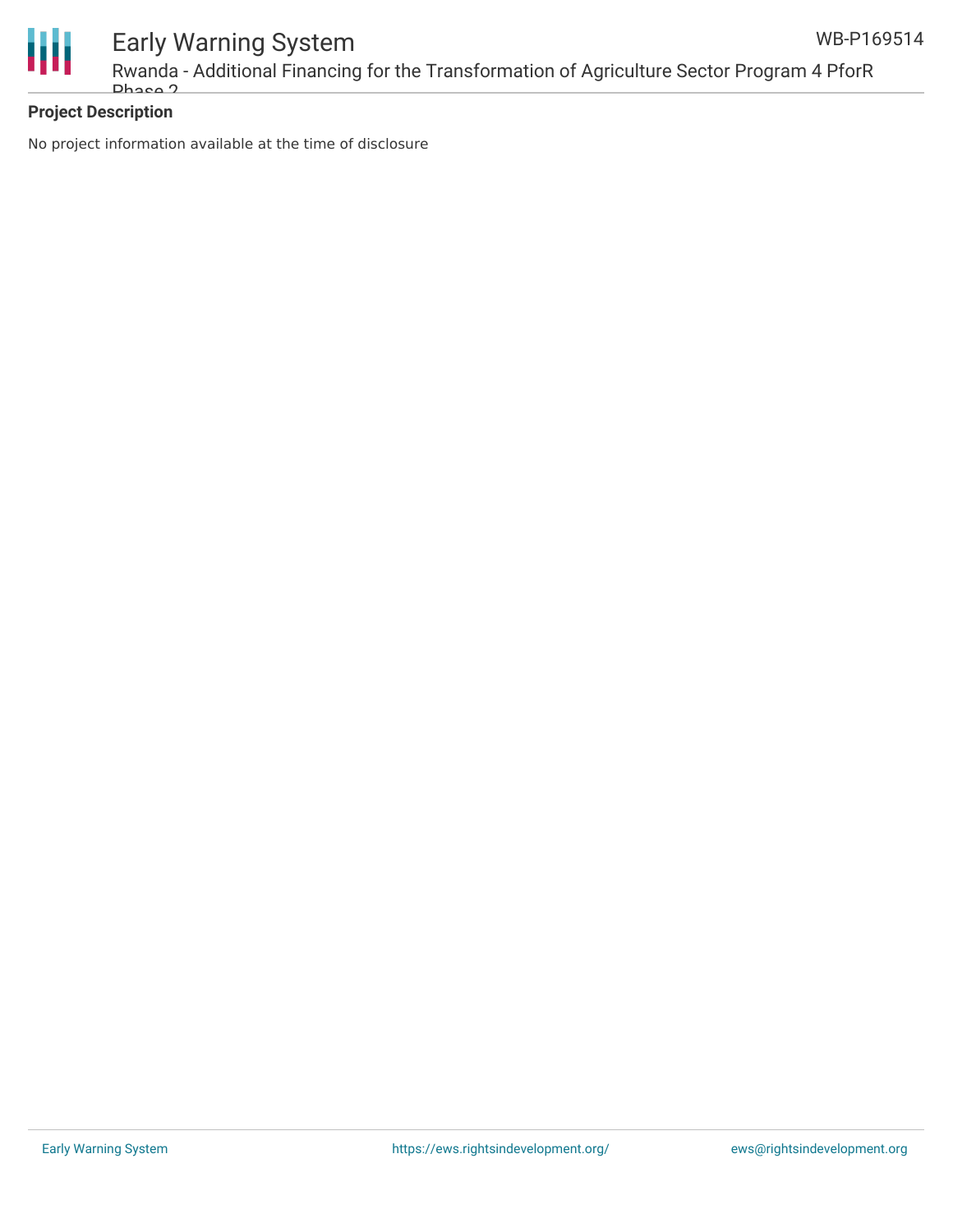

# Early Warning System

Rwanda - Additional Financing for the Transformation of Agriculture Sector Program 4 PforR Phase 2

### **Investment Description**

World Bank (WB)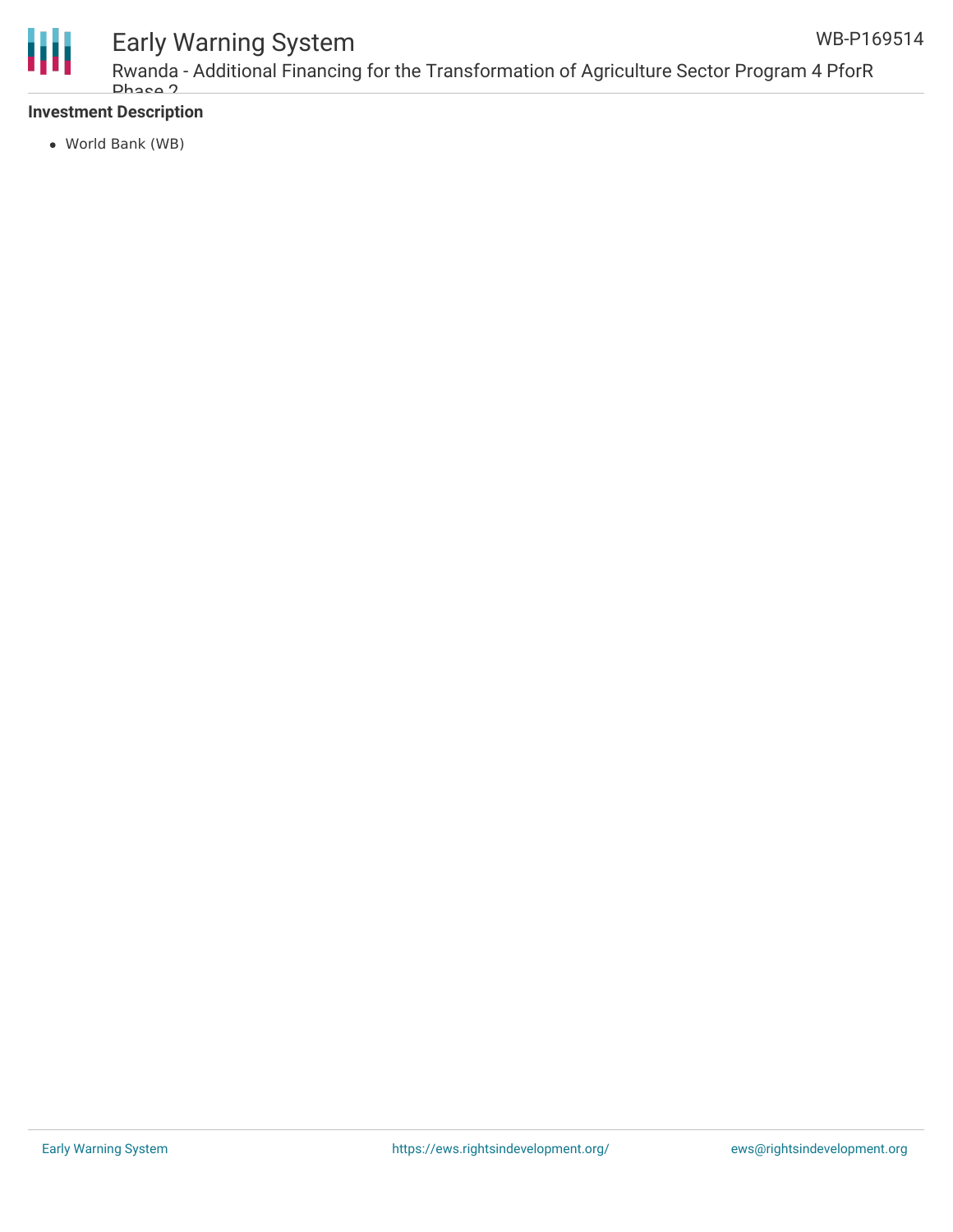

### **Contact Information**

No contact information provided at the time of disclosure

ACCOUNTABILITY MECHANISM OF WORLD BANK

The World Bank Inspection Panel is the independent complaint mechanism and fact-finding body for people who believe they are likely to be, or have been, adversely affected by a World Bank-financed project. If you submit a complaint to the Inspection Panel, they may investigate to assess whether the World Bank is following its own policies and procedures for preventing harm to people or the environment. You can contact the Inspection Panel or submit a complaint by emailing ipanel@worldbank.org. You can learn more about the Inspection Panel and how to file a complaint at: http://ewebapps.worldbank.org/apps/ip/Pages/Home.aspx.